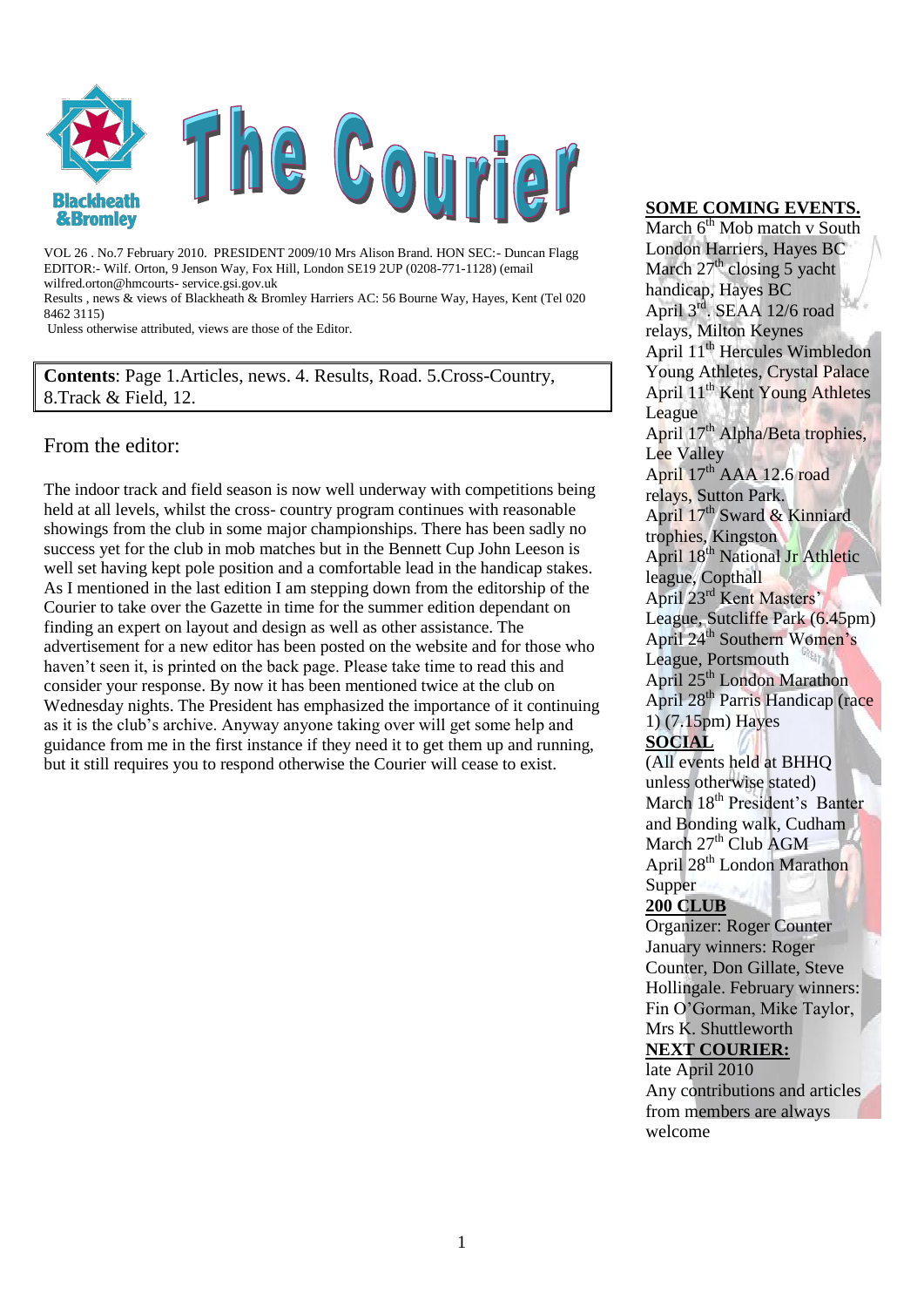#### *Sticky moments…..Punch bowl night 2010.*

After several weeks of post Christmas gloom and frugalism there was opportunity at the club house to kick start the social scene for the new year on February the 5<sup>th</sup> with the annual fest of good food, potent punch and raucous entertainment known as Punch Bowl Night. This was a welcome and timely social function which coincided with the festival of Candlemas, although without the religious reverence, for what is Punch Bowl Night without a certain degree of lewdness and innuendo, laced with eccentric singing and copious alcoholic intake?

Nevertheless it was after last year"s bawdy frolics a more toned down affair, thanks to the choice of chairman. In the absence of the President it fell to Past President Ken Daniel to kick off proceedings by introducing as chairman for the evening Steve Hollingdale, who then set the tone for that evening the theme of which was 'sticky moments'.

The format was similar to the event in its most recent years with contributions from a number of well known heatherns, interspersed with jokes which had more a sense of double entendre than outright smut. One innovation however was the presence of a mock-up microphone to be used by all speakers which although looking like a mere toy that appeared to make no difference to the sound amplification, actually had a concealed switch which when activated magically boosted the voices of the speakers. However this was kept secret from all of them.

The first to speak on the theme of sticky moments was Tony Pontifex, followed by offerings from Graeme Coates who reenacted the "Nelson"s introduction to political correctness" sketch which was performed at this event a few years ago. It was interesting heard as a solo rendition which if done in two distinctly different voices would have been a distinct improvement on that previous performance. Andy Tucker's contribution promised restraint but developed a stream of consciousness more devoted to bondage and innuendo, and then Mike Martineau and Willem Buttinger gave us a nicely paced sketch which examined the inverted relationship of lawyer and witness (played by Buttinger who did actually perform the sketch in two different voices), with the witness appearing superior in terms of perception and intelligence. Next the audience was treated to a musical soiree from John Robinson who once again showed a refined talent of moving effortlessly from key to key in mid-song or even in singing in two keys simultaneously. He led the audience in a song in praise of punch with a refrain which sounded like *"Toura-loura-lay"*and which like a boomerang came back on him as he unloaded his repertoire of Irish jokes proving that the Irish have as much cause to laugh at themselves as we Brits do. The climax of the entertainment came from the undoubted star of the show, Alan Pickering, who recounted his personal sticky moments in his own inimitable style. Without trying hard to be funny his deadpan delivery had the audience in stitches throughout the 12 or so minutes during which he held forth. Now perhaps audiences have their particular favorites and other speakers will strain every nerve just to get a muted response from them, but Alan Pickering only has to make the faintest of innuendos and the house is brought crashing down. This he did by announcing himself as the only person in Britain who had been turned down by the Samaritans by being told that if a caller wasn"t suicidal at the beginning of a phone call taken by him they would be at its end! His sticky moments included references Pete Barlow"s extraordinary act of accidentally taking someone else"s jacket home ("not much consolation if you go home with his own door keys!") and memories of his parents, his father keeping balloons filled with "sticky stuff" and of pyjamas being dried of that same sticky stuff by his mum…..beyond which no more be said! It proved a revealing climax to an entertaining evening . So what of the evening itself ? Well it was different from last year, noticeably with the absence of ladies which I suppose turned the event into a lads night out, a variant on the old smoking concerts of old style gentlemans' clubs, but without the smoke. The heartiness of the evening was best summed up by Michael Cawes a guest and friend of Steve Hollingdale who expressed his appreciation by saying "this evening has been fantastic, this institution is wonderful and all that goes with it". In the wake of this one loan voice was heard to add "and its inmates". I wonder who that was? Erm.. *Touraloura-lay…toura-loura-lay …….. WHO*





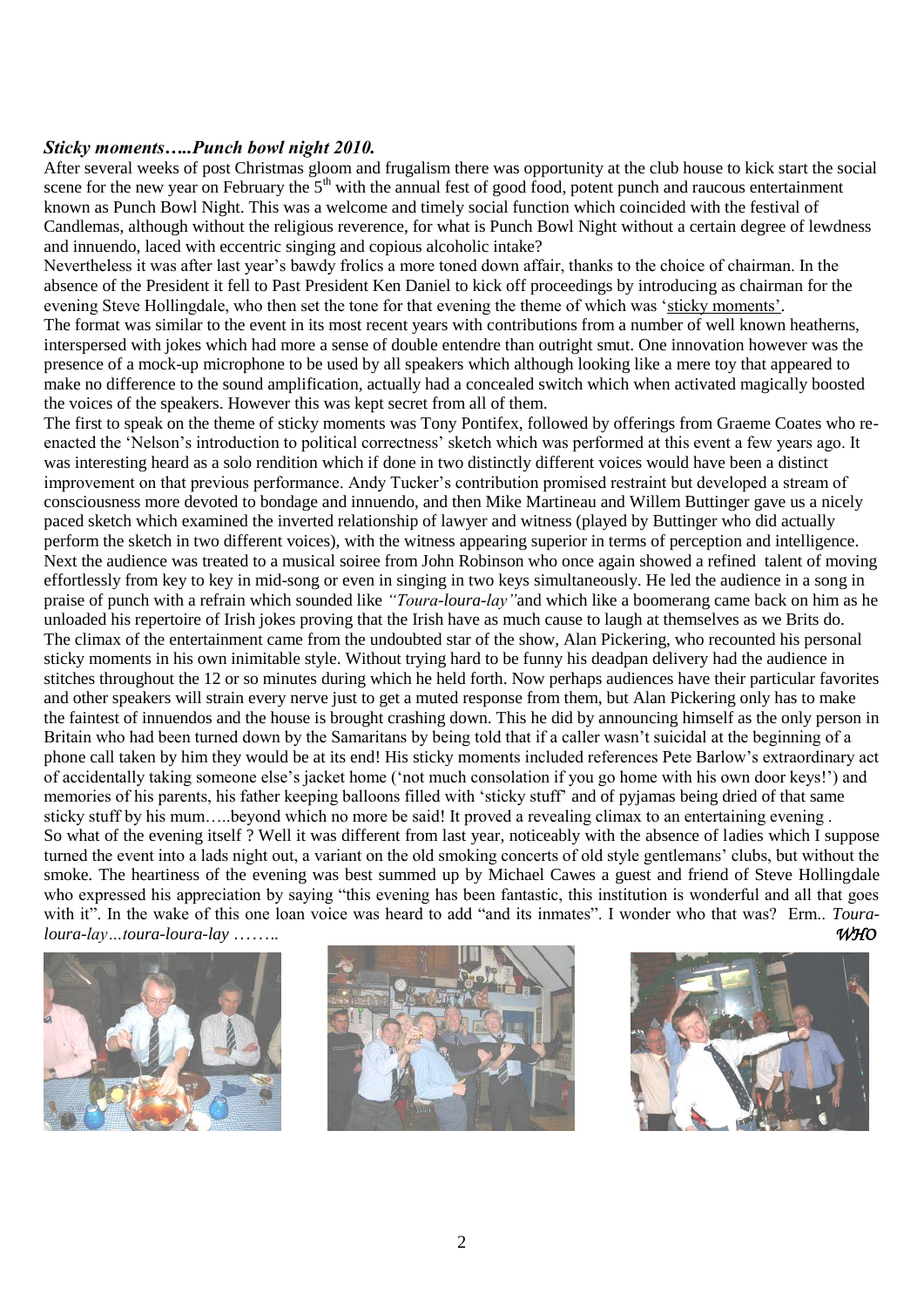#### *Behind the scenes on the Grand Prix circuit*

*Club member Andy Edwards is a journalist and broadcaster specialising in athletics. Here are his impressions of what life is like on the circuit for athletes and the media who report their performances.*

If you had the idea that being an international athlete is a glamorous occupation, you might have changed your mind had you found yourself in the lobby of a Madrid hotel shortly before 4 am one Sunday morning in early July last year. The previous evening's meeting had finished some six hours earlier, the buses transporting athletes back to the meeting hotel had worked efficiently and everyone was sitting down to a meal by around 11pm. Budget constraints, i.e. saving money for the company who hire me to commentate live for their international coverage of such events, meant I was on the 0705 back to London, having caught an even earlier flight on the day of the meeting. But I wrongly thought I wouldn"t have much company on the shuttle bus to the airport.



The number of athletes sharing the bus to Madrid airport was in double figures. The international nature of the sport, part of its great attraction for me over the 30 years I've been covering it, was apparent from those weary figures climbing on board: a couple of Belgian 400 m runners, a female Australian 800 metres runner who"d had a good run the night before, the Zimbabwean who had just improved his own national record over 800 metres – and was managed by Joe Douglas, the diminutive agent who guided the career of Carl Lewis; there may well have been a pole-vaulter or two, coping with the most unwieldy baggage in track and field.

Many athletes were back in the hotel, of course, but the circuit demands its performers be mobile and that can involve tough travel deadlines. Whether it's an indoor

meeting when you step in from the sub-zero temperatures of Stockholm into an unhealthy fug of recycled air or the furnace of Madrid in mid-summer, every meeting has a feeling of a tented village when the circus comes to town. Each has its different atmosphere though I can sympathise with the athletes if they sometimes forget which town or hotel they are in. Meetings in Belgium feel very different to the Grand Prix in Monte Carlo. I"ve been to Ghent for the indoor meetings in recent years and the Belgian culture of moules et frites, washed down by beer or something stronger with, horror of horrors, perhaps even someone smoking in the restaurant, is still distinctive. Lille in northern France in the summer can feel similar and both are hugely different to the Grand Prix in Monte Carlo. The latter attracts top names, the stadium is magnificent but Monte Carlo also appears to be home to some of the meanest people on earth! So the press room offers updated start lists, some bottled water and that's it, not a sniff of a coffee!

In contrast Hengelo in the Netherlands, usually held in late May or early June, is one of my favourites for commentary. This is where Haile Gebrselassie and Kenenisa Bekele have their European base and their manager Jos Hermens and his Global Sports agency play a leading role in putting the fields together. Hengelo combines being a venue which has witnessed superlative performances with the feel that the organizing team all know each other and, crucially, know what you as a journalist/commentator need. That doesn"t only mean a sandwich or two when you"re in the middle of an 18 hour working day, but accurate start lists – the number one priority for any commentator – and reliable transport from airport to stadium and hotel. Hengelo gets that right for athletes and media alike.

I'm now twice the age of most athletes. If there is one thought that regularly occurs as I take a seat in the meeting hotel dining room, practising my identification of them later that day or for a meeting to come, is that they should remember that one day they will not be doing this. The travelling, let alone the pressures of performing, ask a great deal of them and the rewards are commensurate but only for a few. So my advice would be to continue education at all costs, continue employment, part-time if possible, rather than choose a life of fulltime sport year after year. There are also socioeconomic reasons why prize money even from a second tier meeting can transform the life of an East African but means little for a European or north American. But the circuit does provide memorable experiences and they can take those into the next stage of their lives. As for myself, I intend to continue running the cross-country mob matches when work permits because I need to be fit to get up and get downstairs for the shuttle bus to Madrid airport in July!

Andy Edwards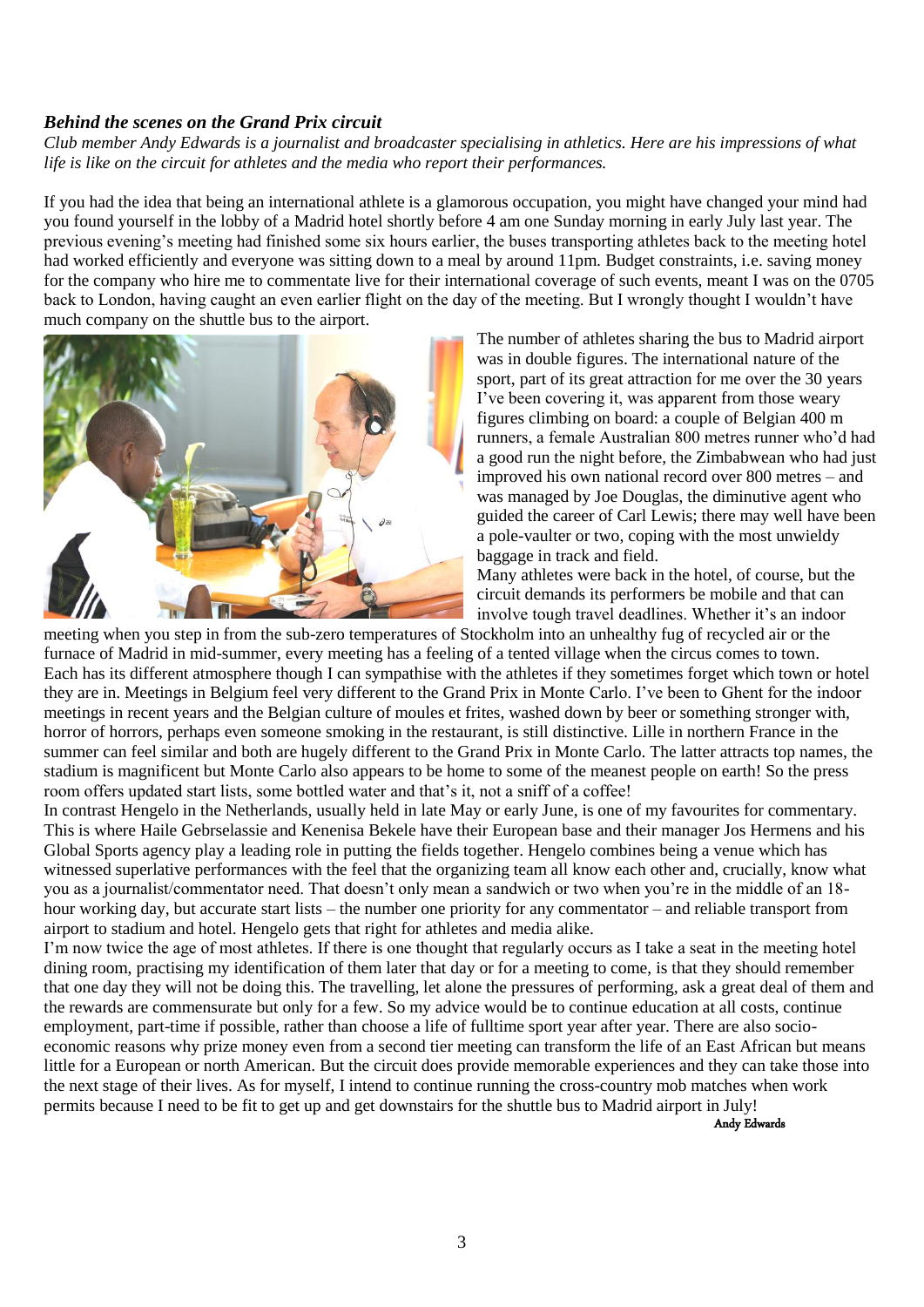# **The Courier February 2010. Results**

# Road.

# **Marathons & half marathons**

# **February 7th Watford Half Marathon**. 6.P.Tucker (1:09"38)- 9. A.Gibbins (1:13"52)- 80. R.A Hall (1:24"52)

**February 21st Wokingham Half Marathon.** 6. P. Tucker (*Met Police*) (1:09"45)

# **February 21st Sussex Beacon Half Marathon**. 8. A. Gibbins (1:13"53)

**Other distances**

**Orpington RRC 10km series**. (Clock times/handicap times) **December 8th**. 6. T.Delahoy (47"33/*46'33*)- 24.D.King (49"10/*44'10*)- 30.A.Cilia (49"41/*47'41*)- 43. M.Ellison (51"25/*41'25*)- 57. N.Webb (52"35/*48'35*) **February 9th** 39. T. Delahoy (49"57/*46'57*)- 57. N. Webb (50"29/*46'29*)- 70. P. Lovell (56"58)

# **December 31st. BO-Classic 10km, Bolzano**. 10. M.Skinner (30"23.3)

2010

**January 1st. Serpentine New Year's day 10km**. 2. A. Rayner (31"20)- 35. D. Beadle (39"25)- 344. S. Partridge (57"26)- 405. P. Rogers (1:03"23)

# **January 2nd Bushy Park 5km**. 4. M. Skinner (15"08)

**January 19th Les Whitton Memorial 10 mile (Dartford 10).** 35. A. Crowder (1:02"17)- 72. M. Skelly (1:05"50)- 82. M. Ellison (1:06"32)- 107. L. Crowder (1:08"30)- 144. P. Carter (1:10"47)- 201. D. King (1:13"55/1:12"58)- 219. D. Mehmed (1:14"27/1:13"30)- 319. C. Jones-Baldock (1:18"11/1:17"14)- 432. C. McEntee (1:22"08/1:21"24)- 472. Ms A. Cilia (1:23"42/1:23"16)- 482. Ms J.Eastbury (1:24"09/1:23"43)- 791. R. Saiz (1:39"27/1:38"27)

**January 24<sup>th</sup>**. Benfleet 15. 84. M. Ellison (1:50'37)- 138. D. King (1:58'20)- 185. F. Thompson (2:04'10)-186.A.Stocks (2:04"10)- 337. Ms A.Cilia (2:20"07)- 408. Ms.J.Eastbury (2:29"34)

# **January 29th Serpentine Last Friday of Month 5km.** 1. B. Harding (16"04)- 85. C. Pike (21"14)

**January 31st Barretts Canterbury 10.** 3. Rayner (54"21)- 182. B. Wetherilt (1:14"15)- 669. R. Saiz  $\sqrt{(1.37^{\prime}28/1.36^{\prime}41)}$ **February 7th Ashford & District 10km.** 487. R. Siaz (59"07/*58'06*)

# **February 13th London Valentine Love Run 10km, Battersea Park.** 1. K. Ewing (35"01)

**February 14th Sidcup 10 miles road race.** 33. A. Crowder (60"01)- 62. L. Crowder (1:04"39)- 64. P. Ross-Davies (1:05"02)- 120. C. Pike (1:10"15)- 174. Ms C. Jones-Baldock (1:14"41)- 253. R. Johnson (1:21"59).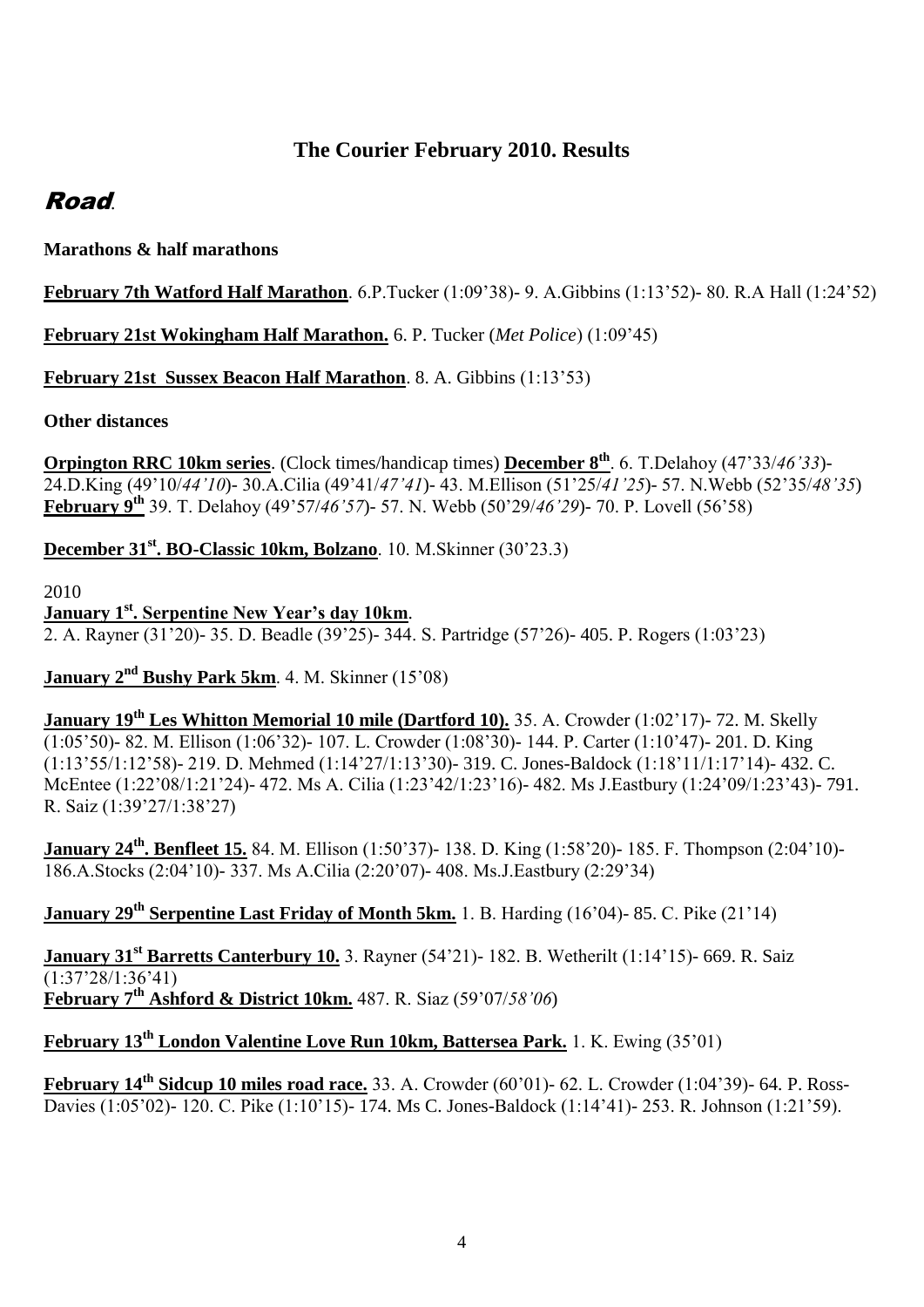**Walking events. (All competitors appeared for Surrey Walking Club)**

**December 12th Surrey Walking Club Christmas Cup, Selsdon.** 7. P. Hannell (29"53)- 18. N. Simmons  $(34'55)$ - 19. D. Hoben  $(35'15)$ **December 26th. Preston Park Boxing Day 5 ½ miles.** 3. S. Lightman (50"48)- 8. D. Hoben (1:01"25).

**January 2nd 2010 Enfield League 5 miles, Lee Valley Stadium**. 12. S. Lightman (45"44)- 19. P. Hannell (48"08)- 36. D. Hoben (54"07). **January 23<sup>rd</sup>** Steyning AC 15km 7. S.Lightman (1:26'45)- 11. P.Hannell (1:32'58). **February 7th London and Southern Area 10km, Victoria Park** 17. S.Lightman (58"00)- 39. D.Hoben **(**1:13"19). **February 13th Cambridge Harriers League 5km, Bexley** 4.S.Lightman (27"06)-14. D.Hoben **(**35"36) **February 20th National 10 miles Championships, Lee Valley** 19. S.Lightman (1:37"59)- 31 P.Hannell (1:45"02)- 42. D.Hoben (2:00"39)

# Cross Country

**December 12th. Sweatshop Surrey xc leauge Richmond Park. 5.65miles.** 8. A. Bruce-Littlewood (*Hercules Wimbledon*) (29"33)

**December 13th European Cross-Country Championships.** 13. M. Skinner *(GB)* (31"54)

**December 19th South of Thames Champs, Wimbledon Common.**7 ½ m.13. A. Bruce-Littlewood (43"02)

**December 20th Holly Run, Reigate.** U17 mens. 9. G. Proctor (15"09)- 24. R.Yates (16"01).

**January 9th Croydon Harriers Surrey Champs, Lloyd Park.** 1. A. Bruce-Littlewood (30"16)

**January 9th BUPA Great International XC 9km Race, Edinburgh**. 8. M. Skinner (GB) ????

**January 16th Veteran AC Inter-club 5.8 mile champs, Wimbledon Common**. 26. P. Hamilton (2<sup>nd</sup> mv60)  $(38'23)$ 

**January 17th UK Cross Challenge, Cardiff.** Sen women 9. B. Proctor (22"33) ; Sen men 9km. 11. A. Rayner  $(29'29)$ 

**January 23rd McCain UK Cross Challenge. 9km** 5. M. Skinner *England* (29"04)

**January 23rd Surrey Schools Champs, Priory Park, Reigate**.14. S. Jackson *North Croydon* (21"04)- 20. W. Mercer *South Croydon* (21"20)

**February 6th BUCS cross country Championships, Stirling University**. 35. A. Bruce-Littlewood (*Portsmouth Uv*.) (36"52) women 20. B. Proctor (*St Mary's*) (24"10)

**February 6th South East schools Inter-County Champs, Priory Park, Reigate**. Int boys. 43. S. Jackson *Surrey* (20"56)

**February 13th Kent County Cross Country Championships, Detling Show Ground.**

Sr men 12400m.11.A.Gibbins (41"56)- 55.Richard Hall (48"30)- 103.A.Stocks (56"17) ; Jr men 7200m 14.S. Cavey (27"34) ; U17 men 6300m 5.P.Sesemann (21"13)-13.G.Proctor (22"44)-20.A.Booth (23"28)-25. R. Braden (23"54) *BBHAC 2nd with 52 points*; U15 boys 4200m 19.Tom Greenhill (16"02)- 25. Adam Willis (16"16)- 33.William Ruiz (17"01) ; U13 boys 3200m 16. William Fuller (12"30)- 30. Thomas Desborough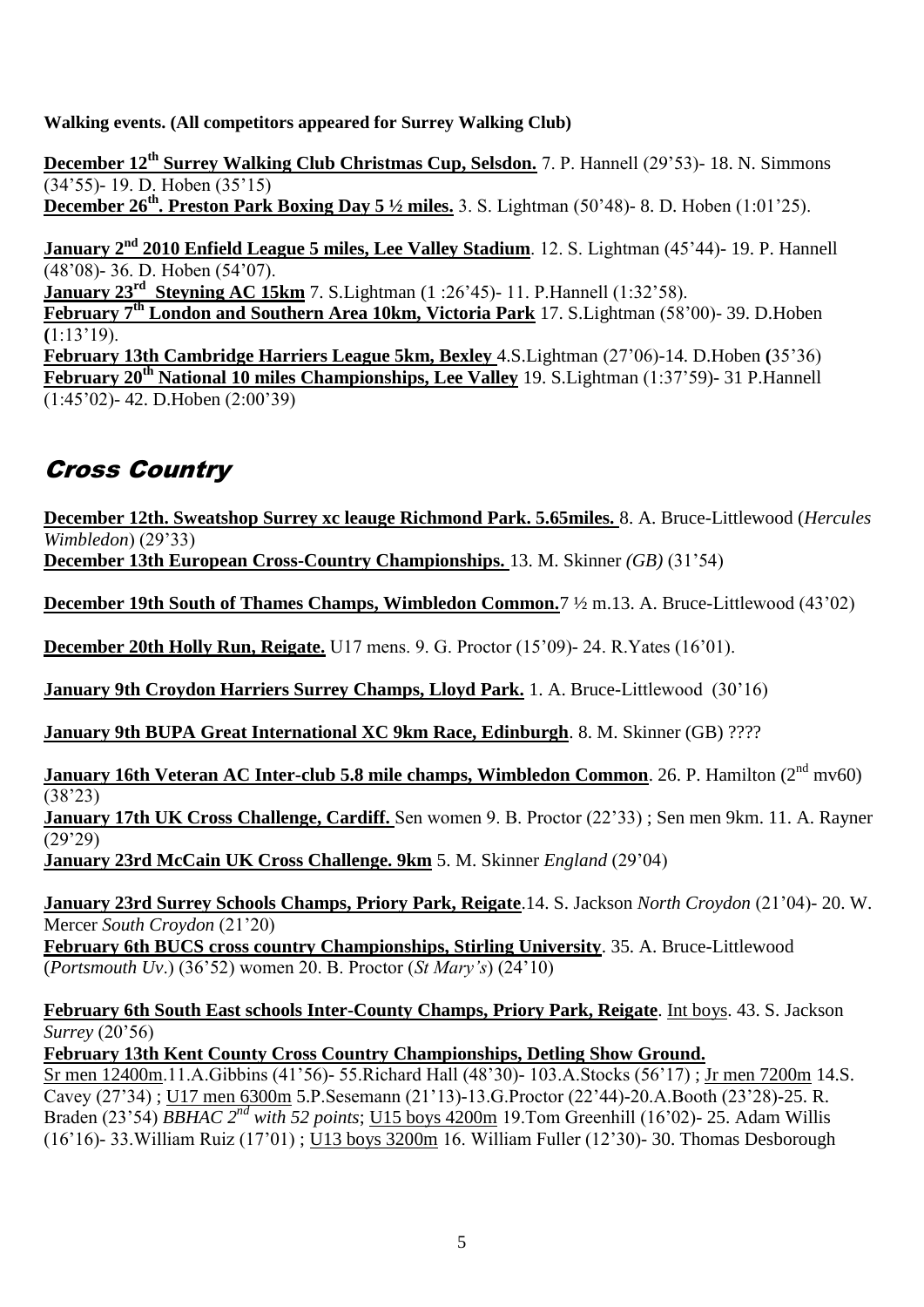(14"20) ; Sr women 7200m 2. B. Proctor (25"37)- 8. J. Bradshaw (28"20)- 19. C. Jones-Baldock (30"52)- 35. A. Cilia (34"15) *BBHAC 2nd with 29 points*; Jr women 6300m 5. A.De Matos (28"12) ; U17 women 4200m 9. E. Nolan (17"27)- 10. D.Critchley (17"31)- 14. M. Kane (18"16) *BBHAC 3rd with 33 points* ; U15 girls 3650m. 2. Amber Reed (13"50)- 10. Saffron Salin (15"03)- 13. Hope Stenning (15"43)- 19. Holly Fletcher (16"52) *BBHAC 3rd with 25 points*; U13 girls 3200m 4. Georgina Taylor (12"42)- 8. Charlotte Colegate (13"07)- 9. Lucy Sidey (13"14)- 10. Samantha Leighton (13"28)- 11. Janae Galley (13"31)- 12. Holly Walman (13"37)- 29. Isobel Vowler (15"18) *BBHAC 2nd with 21 points*.

**February 20th Kent League, Swanley.** Sen men.10000m 2. A. Rayner (30"36)- 4. A. Bruce-Littlewood (31"26)

**February 20th Surrey County Championships, Lloyd Park.** U17 men. 11. W. Mercer (28"46)

# **February 27th English National Cross Country Championships, Roundhay Park, Leeds.**

Sr men. 61.A.Rayner (41"29)- 119. A.Gibbons (43"00)- 148. J. Poole (43"32)- 149. B. Harding (43"34)- 223. D. Brewer (44"51)- 261. C. Daniel (45"30)- 361. R. Smith (47"05)- 675. R. A. Hall (51"14)- 704. M. Hill (51"39)- 933. B. McShane (55"07)- 1073. C. Griffin (57"35) *BBHAC finished 13th place*.Sr women. 37. E. Murty (31"01)- 126. J. Butler (34"02)- 140. J. Bradshaw (34"25)- 164. S. Dowling (35"04)- 280. C. Jones-Baldock (37"55) *BBHAC finished 15th place* Jr. Men 19. A. Bruce-Littlewood (34"51)- 187. S. Cavey (44"00) U17 men 75. P. Sesemann (22"02)- 104. G. Proctor (22"38)- 132. W.Mercer (22"53)-181. S. Jackson (22"35)- 193. A. Booth (23"45)- 209. R. Braden (24"06) *BBHAC finished 12th place* U17 women 128. M. Kane (23"20) U15 boys 195. Alex Lister (16"19)-382. Jake Wade (20"17) U15 girls 54. Amber Reed ( 15"50)- 87. Saffron Salih (16"00) U13 boys 104. Will Fuller (12"58)-303. Tom Desborough (14"32) U13 girls 70. Georgina Kennedy (13"30)- 112. Georgina Taylot (13"53)- 118. Charlotte Rhule (13"56)- 123. Lucy Sidey (13"57)- 188. Holly Walman (14"31) *BBHAC finished 15th place*

# **Bennet Cup Events**

**December 19th. Christmas Yacht Handicap (**revised route to Boundry Wood and back) 1 Dick Griffin {60 points}(44"19/*33'29*) -2 Mark Ellison {59}(39"14/*36'24*) -3 Gareth Evans {58}(37"06)-4 Steve Paiman{57}(39"49/*37'0*9) -5 Rob Brown {56}(42"59 /*37'19*) -6 Ian Taylor {55}(40"36/*37'26*) -7 Trevor Delahoy 54}(47"56/ *37'46*) -8 Will Slack{53}(46"38/*38'08*) -9 Barry Wetherilt {52}(45"22/*38'42*) -10 Sarah Dowling{51}(44"19/*38'49*) –11 John Fenwick{50}(46"09/ *38'59*) -12 Mick Jones{49}(40"20/ *39'10*) -13 Anne Cilia{48}(48"49/*39'19*) -14 John Leeson{47}(45"28/*39'28*) -15 Colin Rowe{46}(54"34/*39'34*) -16 Justine Eastbury{45}(53"36*/ 40'36*) -17 Andy Tucker{44}(41"26/ *40'36*) -18 Mark Compton{43}(47"47/*40'47*) -19 Chris Pike {42}(44"15/ *40'55*) -20 Mike Wade{41}(49"32/ *41'12*)- 21 Nick Barber {40}(46"25/ *41'45*) – 22 Dave Leal{39}(52"00/*42'40*)- 23 Steve Hollindale{38}(56"01/*43'01*)-24 Carolina Jones Baldock{37}(49"21/ *43'41*) -25 Kate Pratten{36}(46"15/ *45'15*) -26 Rebecca Taylor{35}(48"44/ *45'34*) – 27.Wilf Orton{34}(1:11"09/ *59'39*) able.

*The clock time and net time (in italics) of each athete is given with handicap points and position, unless finishing in the top 10 in handicap(signified by \* against name), in which case handicap details are shown under leading handicap placings.*

# **January 16th Open 10km & vets Champs, Hayes.**

1. Alex Bruce-Littlewood (*34'33*/ 36"53) {18th/43 pts}-3. Philip Sesemman\* (38"45) -5 Roy Smith\* 1st MV40 (39"16) -6 Nick Kinsey\* 1st MV50 (39"36) -7 Ian Frith(*34'50*/39"50){23rd/38}-9 Daniel Ryan (*34'21*/40"51){15th/46}- 10 Gareth Evans (*34'33*/41"23){19th/42}-13 David Beadle (*34'20*/43"20){14th/47}- 15 Mark Ellison (*35'02*/43"52){25th/36}-18 Con Griffin\* (44"25) -19 Steve Pairman (*37'54*/ 44"44){36th/25}-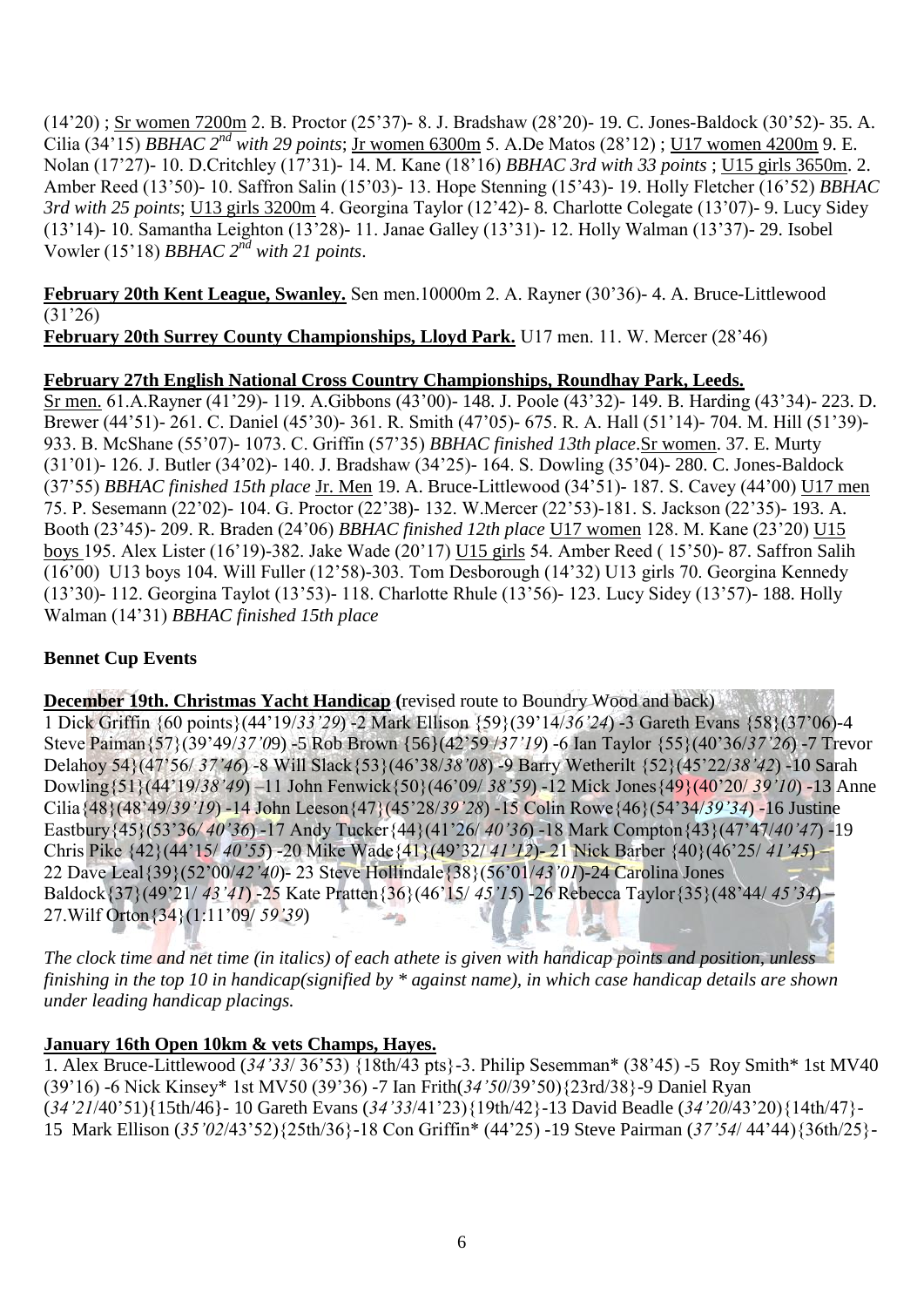20 Mick Jones (*35'32*/ 44"52) {29th/32}-21 Andy Tucker (*34'32*/ 45"02){17th/44} -25 Jane Bradshaw 1st FV35 (*35'23*/ 45"53){28th/33}- 30 Amber Reed\* (47"11)- 31 Chris Pike (*33'54*/ 47"14){11th/50}- 32 Peter Burford (*34'52*/ 47"22){24th/37}-33 Rob Brown\* (48"07)- 36 John Leeson\* (48"27)- 37 Julie Reynolds (*34'40*/ 48"30){40}-38 Jennie Butler (*37'41*/ 48"51){35th/26}-39 Sarah Dowling\* (48"54) -42 Adrian Stocks (*34'35*/49"35) {20th/41}-43 Jim Phelan (*35'17*/49"37){27th/34}-45 Carolina Jones-Baldock (*34'12*/ 50"52){12th/49}- 46 David Carton (*34'27*/50"57){16th/45}- 48 Barry Wetherilt (*34'42*/51"12){22nd/39} -49 Brian Power\* (51"21) - 51Will Slack\* (52"01)-52 John Fenwick (*35'35*/52"35){31st/30}- 54 Nick Barber (*38'08*/53"08){37th/24}-55 Mark Compton (*36'26*/53"36){34th/27} -61 Trevor Delahoy (*35'32*/54"42){30th/31}-62 Anne Cilia (*35'12*/54"42){26th/35}-64 Andy Edwards (*34'17*/55"57){13th/48}- 65 David Leal MV50 (*35'50*/56"20){33rd/28}-67 Justine Eastbury (*35'41*/1:00"01){32nd/29}- 68 Clive Painter (*47'50*/1:02"50){38th/23} -69 Wilf Orton (*45'45*/1:08"45){39th/22} -70 Ken Daniel {1} DNF- 71 Graham Coates {1}DNF

Mob match result (23 a side) 1. BBHAC 444 points- 2. Beckenham RRC 689.

Men v40. 1. R. Smith- 2. C. Griffin- 3. M. Ellison. V50 1. N. Kinsey- 2. C. Griffin- 3. C. Pike. V60 1. J. Phelan- 2. J. Fenwick- 3. T. Delahoy. Women v35 1. J. Bradshaw- 2. J. Butler- 3. S. Dowling. V45 1. A. Cilia Handicap leading places.

1. Roy Smith (31"56){60}- 2.Con Griffin (32"45){59}- 3. Will Slack (33"01) {58}- 4. Philip Sesemman (33"05) {57}- 5. Rob Brown (33"07){56}- 6. Brian Power (33"11){55} -7. John Leeson (33"27){54}- 8. Nick Kinsey  $(33'36)\{53\}$ - 9. Amber Reed  $(33'41)\{52\}$ - 10. Sarah Dowling  $(33'44)\{51\}$ .

# **February 7th. Club 10 miles championships, Hayes.**

1.A.Rayner (1:03"05/*1:00'05*){29th/32 points}-2.R.Smith (1:05"05/*55'45*){22nd/39}-3.D.Griffin (1:09"03/*54'57*){18th/43}-4. R.Priestley (1:09"42*/55'22*){20th/41}-5. G. Evans (1:10"27)(*57'17*){26th/35}- 6. S.Pairman (1:11"03/*54'33*){17th/44}- 8. J.Bradshaw\* (1:13"15)- 9.A.Tucker (1:15"52/*51'18*){25th/36)- 11.C.Pike(1:16"59/*52'49*){15th/46}-12. J.Leeson (1:17"32/*52'32*){14th/47}-13. Ms S. Dowling\* (1:17"06)- 14. R. Brown\*(1:19"13)- 15. Ms K. Pratten\*(1:19"29)-16.S.Cavey (1:21"22/*1:07'32*){32nd/29}-17.D.Carton (1:22"09/*51'29*){11th/50}-18. J.Fenwick\* (1:22"0)- 20.Ms C. Jones-Baldock(1:24"04/*52'54*){16th/45}- 21. B.Wetherilt (1:26"07/*54'57*){19th/42}-22.W.Slack(1:26"13/*55'23*){21st/40}-23.A.Stocks (1:26"56/*59'06*){27th/34}-24. M.Wade (1:27"07/*52'27*){13th/48}-25.T.Delahoy\* (1:28"11)-26.G.Read (1:29"00/*1:05'20*){31st/30}-27. A.Cilia (1:29"25/*52'05*){12th/49}-28. M.Compton (1:29"35/*56'05*){23rd/38}- 29.D. Hilliar (1:30"59/*1:20'29*){33rd/28}0}-30. J.E.Turner (1:31"17/*56'07*){24th/37}-31. D.Leal\* (1:31"53)- 32. W.Orton\* (1:33"27)-33. Ms J Eastbury \* (1:34"21)- 33. S.Hollingdale\* (1:36"24)- 35. Ms A.McDonough (1:36"28/*1:02'18*){30th/31}- 36. P.Lovell (1:42"18/*59'08*) {28th/33}-37. C.Griffin (DNF) Handicap leading places.

1. Ms J.Eastbury (47"21){60}- 2.W.Orton (47"37){59}-3.Ms S.Dowling (49"36){58}-4. J.Fenwick(49"46){57}- 5. S. Hollingdale(49"54){56}- 6.T.Delahoy (50"01){55}- 7. R.Brown (50"33){54}-8.Ms K.Pratten(50"39){53}- 9. D.Leal (51"13){52}-10. Ms J. Bradshaw (51"18){51}

# **February 20th. Ranelagh Harriers v Blackheath & Bromley Mob match, Richmond Park.**

*Match result (32 to score) 1st Ranelagh 692 2<sup>nd</sup> Blackheath 1634* 1st P.Killingley (Ranelagh) (43'40) 3. R. Smith (47"25/*41'25*){28th/33pts)-17.A.Tucker(52"20/*38'00*){11th/50}- 21.S.Pairman (53"33/*42'03*) {30th/31}- 23. Ms J.Butler\*(1st lady) (53"43)- 28. S.Lloyd (55"23/*39'53*) {19th/42}- 29.P.Rogers\* (55"31)- 30. R.Brown\* 55"35)- 31.G.Coates (55"50/*39'20*){17th/44}-34.Ms S.Dowling (55"26/*40'26*) {23rd/38}- 35. C.Pike (56"36/*41'06*){27th/34}- 36. Ms F.Green (56"39/*40'29*){24th/37}- 37. J.Leeson (56"46/*42'26*) {31st/30}- 38. A.Riches\* (57"03)- 45.G.Sterling (58"21/*40'21*) {22nd/39}- 46.A. Stocks\* (58"30)- 49.D.Carton\* (58"42)- 54.J.Fenwick (59"42/*39'02*) {15th/46}- 56.Ms C. Jones-Baldock (1:00"00/*38'50*) {14th/47}- 58.B.Wetherilt\* (1:00"43)- 66.G.Read (1:02"25/*44'35*){33rd/28}- 68.W.Slack (1:02"37/*40'17*){21st/40}-71.T.Delahoy (1:02"58/*38'18*){12th/49}- 72. H.Hollingdale (1:03"10/*40'10*){20th/41}- 73. J.E.Turner\* (1:03"12)- 80. Ms

7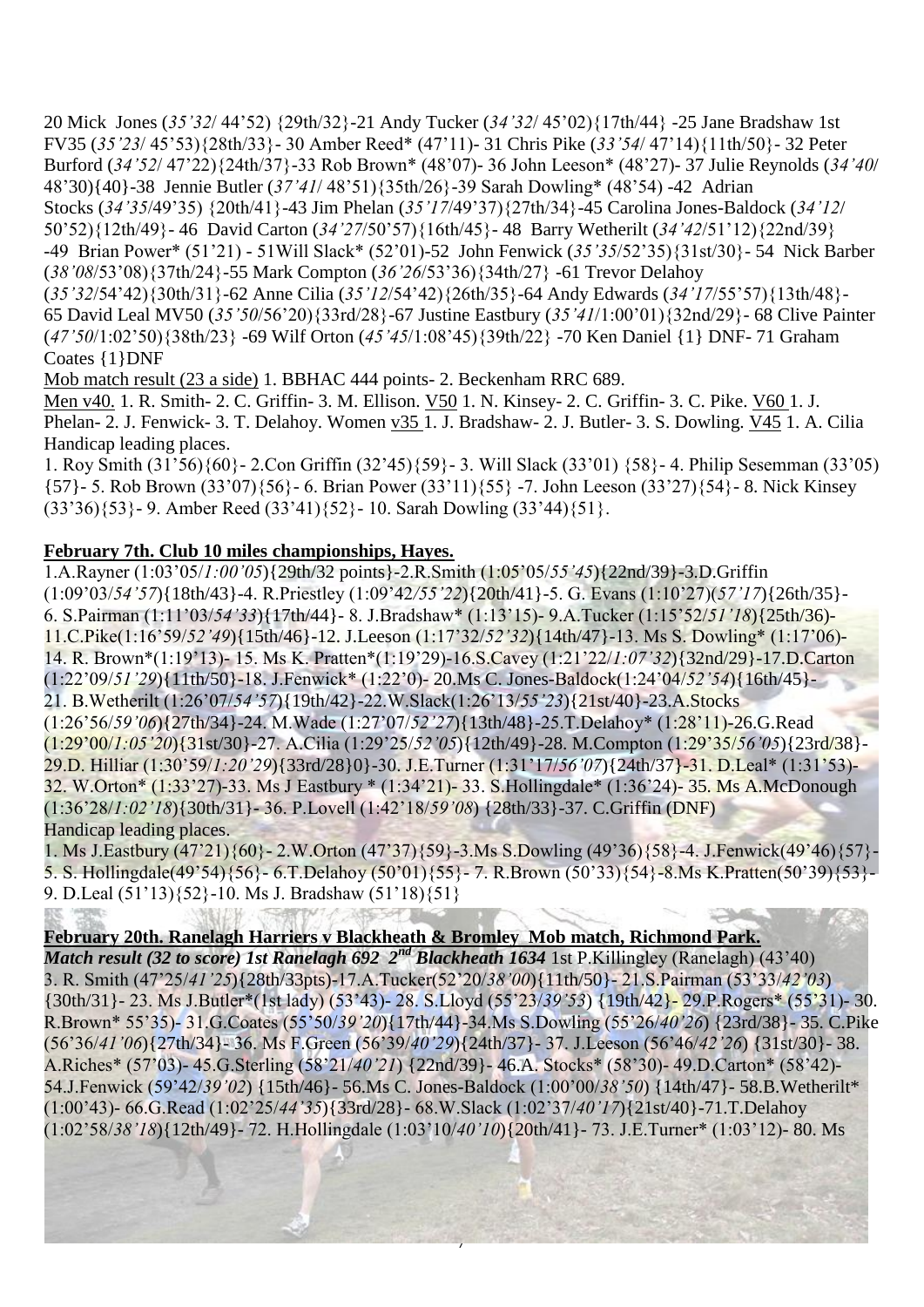A.Cilia (1:03"47/*39'07*) {16th/45}- 81.D.Hilliar (1:04"15/*54'35*) {34th/27}- 82. Ms J. Eastbury\* (1:04"45)- 84. D.Leal\* (1:05"32)- 88.D.Sterling (1:06"31/*40'31*){25th/36}- 89.W.Orton(1:06"36/*39'46*){18th/43}- 94.Ms A. McDonough (1:09"27/*41'37*){29th/32}-96.P.Horton (1:09"44/*40'44*){26th/35}-97. S.Hollingdale (1:10"59/*38'39*) {13th/48}- 124. Ian Swatton (DNF) {1} Handicap leading places

1. P. Rogers (35"11){60 points}- 2. A. Stocks (35"20){59}- 3. Ms J.Eastbury (35"55){58}- 4. Ms J.Butler (36"23) {57}- 5. D. Leal 36"32){56}- 6. J. Turner (36"32){55}- 7. D. Carton (36"52){54}- 8. B. Wetherilt  $(37'33)\{53\}$ - 9. A. Riches  $(37'43)\{52\}$ - 10. R. Brown  $(37'55)\{51\}$ 

#### Bennett Cup leading places after 7 events.

1. J. Leeson (329 points )-2. A. Cilia (297)- 3. R. Brown (295)- 4. A. Tucker (293)- 5. C. Pike (290)- 6. T. Delahoy (286)- 7. W. Slack (280)- 8 W. Orton (271)-9.C. Jones-Baldock (270)- 10. S. Pairman (268)

# Track & Field

#### **January 3rd Metaswitch Indoor Games, Lee Valley Indoor Centre.**

Pvault. (pool 3-women) 1. E. Hughes (3.55m)- Men. 3. A. Williams (3.75m)- (pool 4) 7. M. Longhurst (4.05m) ; 60m hurdles (rd 1) women. 2. M. Southwart (9.34)- 5. C. Crouser (10.26)- (rd 2) 3. M. Southwart (9.61)- 5. C. Crouser (10.17 ; Shot women 2. S. Milner (10.47m)- u15 boys 1. J. Adams (10.21m) ; 60m M20 (rd 1/race 4) 1. J. Olason (7.13)- (race 5) 2. K. Daly (7.44)- (rd 2/race1) 3. J. Olason (7.12)- (race 4) 1. K. Daly (7.39) ; w17. (rd 1/race 1) 4. R. Dickens (8.01)- (race 2) 1. G. Middleton (8.15)- (race 3) 6. R. Robinson (8.68)- (race 4) 3. C. Colegate (8.45)- (rd 2/race 1) 5. R. Dickens (8.02)- (race 3) 1. C. Colegate (8.36)- (race 4) 4. R. Robinson (8.70)- women (rd 1/race 2) 3. V. Cole (7.80)- (rd 2/race 2) 2. V. Cole (7.76)- M17 (rd 1/race 2) 4. J. Pettit (7.56)- (rd 2/race 3) 5. J. Pettit (7.57)

## **January 3rd Windsor SEH AC open meeting, Eton.**

60m. Round 1/race 1. 1. D. Bovell (7.10)- (race 4) 1. A. Campbell (7.29)- round 2/race 1) 4. D. Bovell (7.12)- (race 3) 2. A. Campbell (7.19) ; Tjump men 3. T. Jenkinis (12.78m) ; U17 women 2. J. Moore (9.27m) ; Ljump U17 women 2. L. Stevens (5.01m)

## **January 10th SEAA Indoor Championships-Lee Valley Centre.**

Sr men. 400m (heat 1) 2. A. Wilson (51.00)- (SF1) 2. A. Wilson (51.09) ; 800m 4. D. McKinlay (1"59.95). U20 men (heat 1) 1. D. Putnam (51.36)- (SF2) 1. D. Putnam (50.53). U17m 400m (heat 2) 1. J. Pettet (52.92)- (F) 2. J. Pettet (52.26). U20 women 400m (heat 3) 2. C. Crouser (1"02.05)- (SF1) 4. C. Crouser (1"02"18) ; U17 women (heat 1) 3. R. Jones (43.69)- (heat 4) 1. R. Dickens (41.75)- (heat 5) 3. R. Robinson (46.91)- (SF1) 1. R. Dickens (41.26)- (SF2) R. Jones DNF- SF3) 6. R. Robinson (47.92)- (F) 1. R. Dickens (41.31)

## **January 16th Vault Manchester meeting, Sports City Manchester**. Pool C v55 A. Williams (3.6m)

## **January 16/17th SEAA Indoor Championships-Lee Valley Indoor Centre.**

Sr.men 60m Round 1 (heat 3) 2. D. Bovell (7.12) Q- (heat 11) 1. T. Gilling (6.80) Q- 3. D. Grant (6.89) Q- (Round 2) (heat 1) 4. D. Bovell (7.05)- (heat 2) 1. T. Gilling (6.77)- (heat 3) 4. D. Grant (6.91)- (S/F1) 1. T. Gilling (6.76) Q- (S/F3) 3. D. Grant (6.81)- (F) 4. T. Gilling (6.80); 200m (heat 1) 3. F. Olowade (22.76) Q- (heat 4) 1. D. Haque (22.46) Q- (S/F2) 3. D. Haque (22.21) Q- 5. F. Olowade (22.59) Q- (F) 4. D. Haque (22.19) ; 1500m 7. D. McKinlay (4"07.94) ; 60m hurdles (heat 1) 4. S. Lloyd (8.89) ; Pvault N. Moore (nh)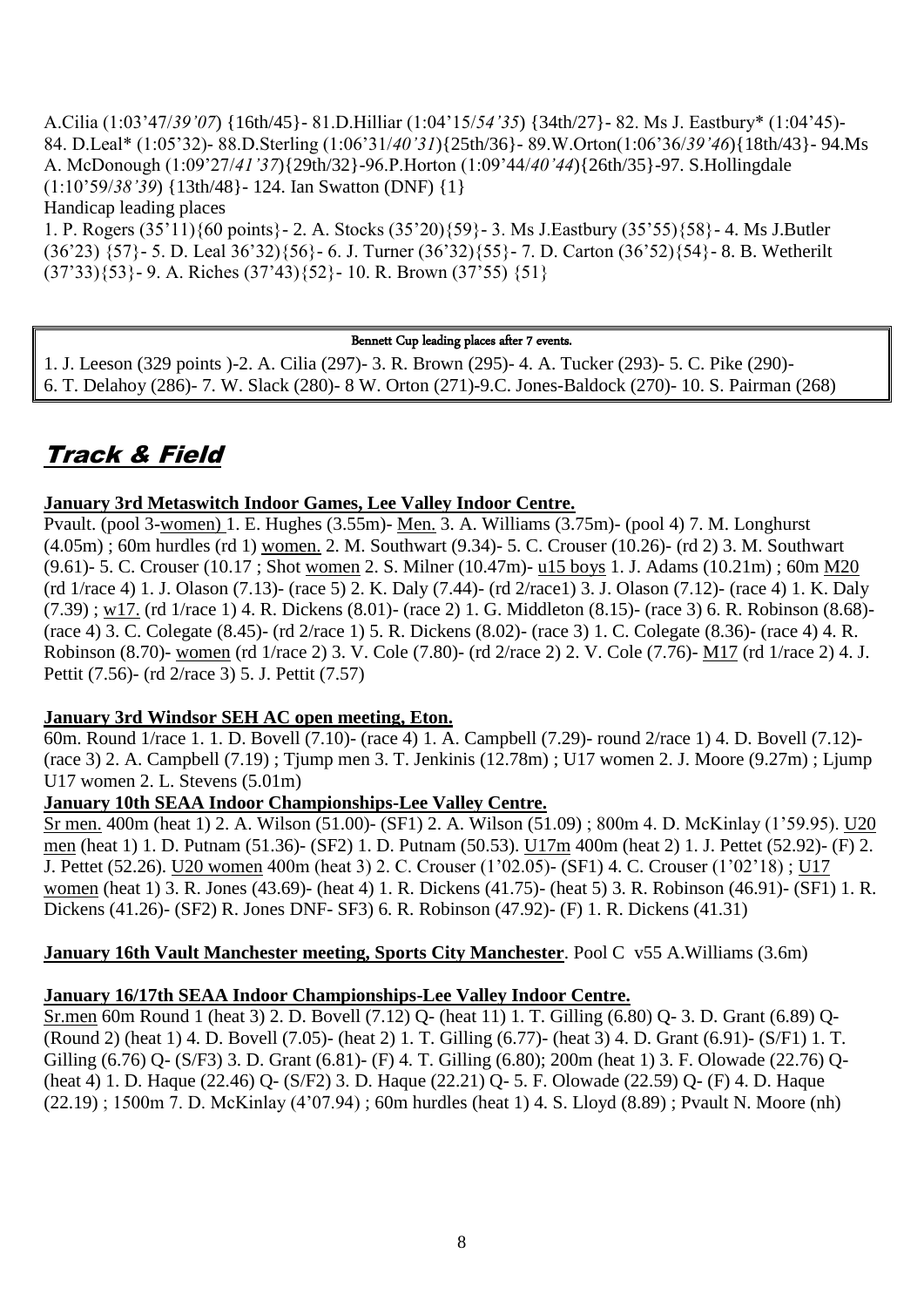Sr women 60m (Heat 2) 1. A. Shand-Whittingham (7.7) Q- (heat 3) 2. S. Solomon (7.9) Q- 3. V. Cole (7.9) Q- (S/F1) 3. S. Solomon (7.81)- (S/F2) 1. A. Shand-Whittingham (7.62) Q- (S/F4) 4. V. Cole (7.77)- (F) 4. A. Shand-Whittingham (7.59) ; 200m (heat 1) 2. V. Cole (25.20) Q- (S/F1) 1. V. Cole (25.08) Q- (F) 2. V. Cole (24.89) ; 60m hurdles (heat 2) 2. S. Solomon (8.46)Q- (F) 2. S. Solomon (8.45) ; Pvault 2. E. Hughes (3.60m) (3.30-3.60m over 5 vaults) ; Tjump 6. L. Blackie (11.36m). U20 men. 60m (heat 1) 4. J. Olasan (7.22) Q- (heat 7) 6. K. Daly (7.40)- (S/F4) 6. J. Olasan (7.24) ; 200m (heat 3) 1. D. Putnam (22.67)Q- (S/F2) 1. D. Putnam (22.65)- (F) D. Putnam (DNF) ; Ljump 1. J. Olasan (7.04m) 4.93-7.04m over 6 jumps) ; Tjump 13. T. Jenkins (12.34m) (11.91-12.34m over 3 jumps) U20 women 1500m 3. M. Kane (5"31.63) ; 60m hurdles (heat 2) 5. M. Southwart (9.18)- 6. C. Crouser (10.37) ; Pvault (4. C. Moore (3.20m) 3.00-3.30m over 4 vaults) ; Ljump 1. L. Ugen (6.12m) (4.81-6.12m over 6 jumps) ; shot 3. S. Effianayi (11.65m) (10.32-11.65m over 6 jumps)- 4. S. Milner (11.44m) (10.42-11.44m over 6 puts) U17 men 60m (heat 7) 2. A. Daly (7.5)Q- (S/F2) 3. A. Daly (7.37) ; 200m (heat 3) 1. J. Pettet (24.01)Q- (S/F2) 2. J. Pettet (23.78)Q- (F) 4. J. Pettet (23.77) ; 60m hurdles (heat 1) 3. A. Lloyd (8.83) Q- (S/F1) 3. A. Lloyd (8.87) Q- (F) 6. A. Lloyd (8.95) ; Ljump 10. J. Allen (5.65m) (5.28-5.65m over 3 jumps) ; U17 women 60m (heat 2) 2. C. Colegate (8.5) Q- (heat 5) 1. R. Dickens (8.0) Q ; (heat 7) 2. G. Middleton (8.1) Q - (S/F3) 2. G. Middleton (7.98) Q - 4.C.Colegate (8.48)- (S/F4) 1.R.Dickens (7.97) Q- (F) 3. R. Dickens (7.92)-5. G. Middelton ? (8.02) ; 200m (heat 2) 3. A. Lalemi-Jacobs (27.42) Q- (heat 3) 1. R. Dickens (25.74) Q- 2. G. Middleton (27.07) Q- 6. R. Robinson (28.94)- (S/F1) 4. A. Lalemi-Jacobs (27.04)- (S/F2) 1. R. Dickens (25.77) Q- 2. G. Middleton (26.60) Q- (F) 2. R. Dickens (25.14)- 6. G. Middleton (26.92) ; 60m hurdles (heat 1) 2. R. Jones (9.31) Q- 3. S. Duffy (9.42) Q- (heat 4) 4. R. Giannini (10.52)- (S/F1) 5. S. Duffy (9.58)- (S/F2) 4. R. Jones (9.36) ; Pvault 3. A. Huggins (2.60m) (2.40-2.70m over 3 vaults) ; Ljump 6. L. Stevens (4.92m) 4.70-4.92m over 6 jumps)- 11. J. Moore (4.61m) (3.77-4.61m over 3 jumps) ; Tjump 3. F. Read (10.71m) (10.15-10.71m over 5 jumps)

**January 23rd Gladstein Invitational indoor meeting, Bloomington.** 3000m. 1. S. Overall *Adidas* (7"51.36)

**January 24th Scottish Masters Champs, Glasgow**. 60m 1. T. Phillips (m55) (8.20) ; 200m 1. T. Phillips (26.83)

**January 24th. Eastern Vets/AC Indoor Championships, Lee Valley**. 800m (race 6) 4. P. Hamilton v60 (2"37.26) ; 1500m (race 2) 2. K. Daniel (5"01.31)- (race 3) P. Hamilton v60 (5"24.25)

**January 30th Aviva International, Glasgow.** 3000m. 2. M. Skinner (*Gt.Britain*) (8"07.85)

**January 30th Indiana Relays, Bloomington.** 1 mile invitational. 3. S. Overall *Adidas* (3"58.61)

**January 30/31st Invitational Meeting, Seattle, Washington** 60m Prelims (heat 4) 1. J. Alaka (*Washington U.*) (6.91)- Finals (section 2) 4. J. Alaka (6.87).

#### **January 30/31st London City Games, Lee Valley Indoor Centre**

Sr men 60m Round 1 (race 4) 1. F. Olowade (6.97) - (race 6) 7. J. Alexander (7.50) (Round 2) (race2) 3. F. Olowade (6.97)- (race 4) 2. J. Alexander (7.44); 200m Round 1(race1) 3. D. Haque (22.60) – (race 2) 3. L. Smallwood (22.42)- 5. B. Barikor (22.62)- (race 3) 6. J. Alexander (23.76) - (race 4) 3. A. Wilson (23.25)- Round 2. (race 2) 6. A. Wilson (23.12)- (race 4) 1. J. Alexander (23"69) ; 400m Round 1 ((race 2) 2. L. Smalllwood (49.13)- (race 4) 1. B. Barikor (50.40)- 800m (race 3) 2. D. McKinlay (1"59.58) ; Pvault 9. N. Moore (4.00m)- 31. A. Williams (v55) (nht) Sr women 60m Round 1 (race 3) 3. S. Solomon (7.78) – Round 2 (race 2) 7. S. Solomon (7.77); 60mH Round 2 (race 2) 1. S. Solomon (8.50) ; Pvault 11. C. Moore (3.20m)- 14. R. Arnheim (3.00m) U20 men. 60m Round 1(race 4) 7. D. Coelho (7.34) - (race 5) 5. R. Fakoya (7.57)- 6. J. Allen (7.89) U20 women 60m Round 1 (race 1) 2. L. Ugen (7.68) ; 60m hurdles Round 1 (race 1) 2. M.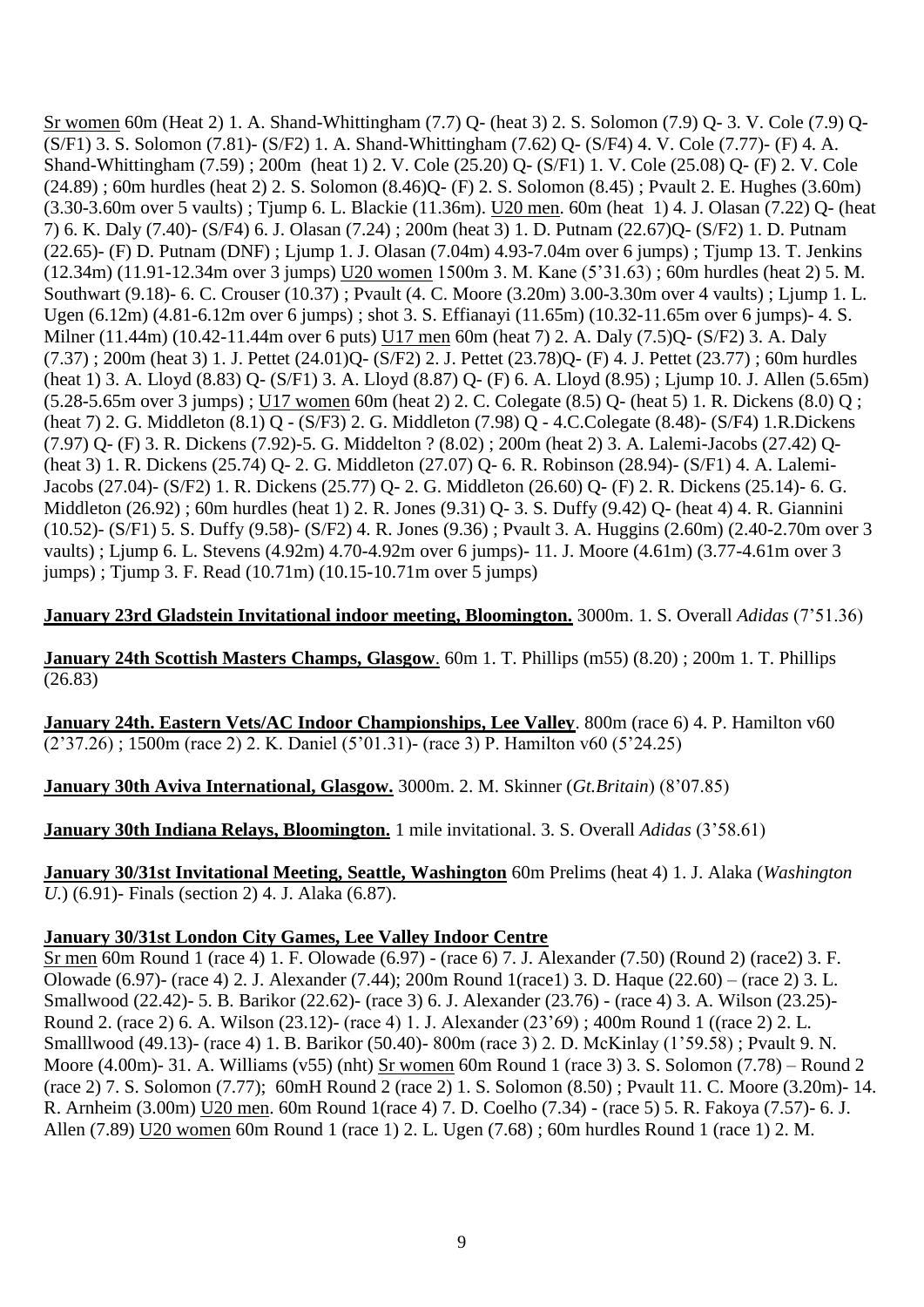Southwart (8.97)- (race 3) 4. S. Duffy (9.48)- Round 2. (race 1) 2. M.Southwart (8.99);200m Round 1 (race 1) 5. M. Southwart (26.79) ; 400m (race 3) 1. C. Crouser(1"02.26) U17 men 60m Round 1 (race 5) 5. R. Fakoya (7.57)- 6. J. Allen (7.89)- Round 2. (race 3) 5. R. Fakoya (7.56) ; 200m Round 1 (race 3) 2. R. Fakoya (24.48)- 5. J. Oyedele (25.64)- Round 2 (race 2) 2. R. Fakoya (24.52)- (race 3) 3. J. Oyedele (25.71) U17 women 60m Round 1 (race 2) 1. G. Middleton (7.99) – 60H Round 1 (race 3) 4. S. Duffy (9.48) 200m Round 1(race 1) 2. G. Middleton (26.48) - (race 3) 3. C. Colegate (27.46)- Round 2 (race1) 2. C. Colegate (27.63) ; 300m (race 1) 2. R. Dickens (40.48)- (race 2) 5. S. Duffy (45.22)- (race 3) 4. R. Jones (44.04)- (race 4) 4. R. Robinson (46.90).14); 800m (race 1) 2. E. Nolan (2"28.03) ; Tjump 2. F. Read (10.54m)

**February 6th Reebock Boston Indoor Games**. Mens 5000m. 10. S. Overall (*GB*) (13"47.09) **February 6/7th Birmingham Games.** Sr.men. 60m (heat 8) 6. J. Alexander (7.43)

## **February 6/7th Kent Indoor Championships, Lee Valley Indoor Centre.**

Sr. men.60m (heat 2) 1.L.Smallwood (7.19)- 2. E. Harrison (7.23)- (heat 3) 2.D.Bovell (7.10)- (F).3.D.Bovell (7.08)- 4. L.Smallwood (7.14); 400m (F).1.L.Smallwood (49.01); Pvault 2.N.Moore (3.90m)- A.Williams (nht) U20 men. 60m (heat 1) 2.A.Jolaoso (7.15)- 3.K.Daly (7.25)- 4. K.Witter (7.42)- (F).3.A.Joaoso (7.15)- 5. K.Daly (7.23)- 6. D.Coelho (7.34); 800m (F). 4.J.Halls (2"11.63) ;Ljump 6.T.Jenkins (5.61m); Tjump 2. T.Jenkins (12.60m) U17men 200m (heat 2) 5. J.Oyedele (26.13); 400m (heat 1) 4. J.Oyedele (57"46); 800m (F). 3. R. Yates (2"13.40) ; Ljump 3. J. Allen (5.83m) U15 boys shot 1. D.Hollett (12"06). Sr.women 60m (F). 6. H. Godsell w55 (8.67) ; 200m (F). 3. S. Rowbotham w40 (30.80) ; Pvault 1.R.Arnheim (3.40m). U20 women 60m (F) 3. M. Southwart (8.14) ; 60mH 1.M.Southwart (9.10)- 4. C. Crouser (13.41);400m (F). 2.C.Crouser (1"01.86) ; Pvault 1. C. Moore (3.30m) ; U17 women 300m (heat 1) 2. R. Jones (43.12)- 4. R.Robinson (46.34)- (heat 2) 4. J. Moore (44.77)-(F).6.R.Jones (42.84) ; 800m (F). 3. J. Jones (2"26.81) ; 60mH. (F). 2. R. Jones (9.29)- 5. R. Giannini (10.66) ; Hjump 2. C. Lyston (1.50m) ; Ljump 2. L. Stevens (4.98m)- 5.J. Moore (4.61m) ; shot 1. E. Penny-Duffy (8.61m)- 3. E. Dumper (8.09m) U15 girls 60m (heat 1) 2. L.McDonald (8.47)- 4. V. Olantunji (8.57)- F. =2 L.McDonald (8.49); 200m 4. O.Ogbeta (28.89); 300m (heat 1) 2. E.Waugh (49.43)- (heat 2) 3. A. Hurlock (49.06)- 4. S.Cordell (49.40)- (F). 3. A.Hurlock (47.57)- 4. E. Waugh (48.37)- 5. R. Laqeretabua (49.04); 60mH (F) 4. A.Hurlock (11.01) ; 800m 1.H.Fletcher (2"30.36) ; Hjump1.A. Wheelwright (1.51m)-3. S. Clarke (1.30m); Ljump 2. A.Hurlock (4.03m)- 3. S. Cordell (3.97m) ; shot 1. E . Lawrence (9.16m)- 4. Y. Sofolarin (7.62m).

**February 7th Inter City Challenge, EIS Sheffield.** Mens 60m 1. T. Gilling (*London Sth Sharks*) (6.80)- Womens 60mH. 3. S. Solomon (*London Sth Sharks*) (8.53)- 400m 8. K. Murray (*London Sth Sharks*) (1"01.23)

**February 13th Southern Counties VAC Indoor track & field championships, Lee Valley Indoor Centre** 200m *M55* 3.T.Phillips (26.74)- *W55*. 1.H.Godsell (29.36); 400m *W55* 2.H.Godsell (1"10.64);1500m 5. K. Daniel (5"00.92) *gold medal at M55*- 8. P. Hamilton (5"19.08) *gold medal at M60*; 3km walk 2. P.Hannell (17"14.07) *gold medal at M65* ; 3000m (race 1) 1.W. Foster *M50* (9"43.76)- (race 3) 2. P.Hamilton (11"14.55) *gold medal at M60* ; Pvault *M55* 1.A.Williams (3.70m).

# **February 13/14th Aviva World Indoor Trials/UK Championships, EIS Sheffield.**

Women 60m (heat 1) 3. A. Shand-Whittingham (7.68)- (SF2)- 7. A. Shand-Whittingham (7.69) ; 400m (heat 1) 5. S. Echel-Thompson *Phoenix* (57.71)- (F) 5. S. Echel-Thompson (57.61) ; 60mH (heat 3) 4. M. Southwart (8.88)- (heat 4) 7. S. Solomon (11.69)- (B Final) 8. M. Southwart (9.05) ; Hjump 6. P. Hughes *IRL* (1.73m) Pvault R. Arnheim (nm) ; Ljump (5.90m). Men 60m (heat 2) 2. T. Gilling (6.88)- (SF) T.Gilling (dns) ; 1500m (heat 2) 1. S. Overall (3"53.54)- (Fin) 3. S. Overall (4"05.99); 3000m (Fin.) 4. M. Skinner (8"06.78)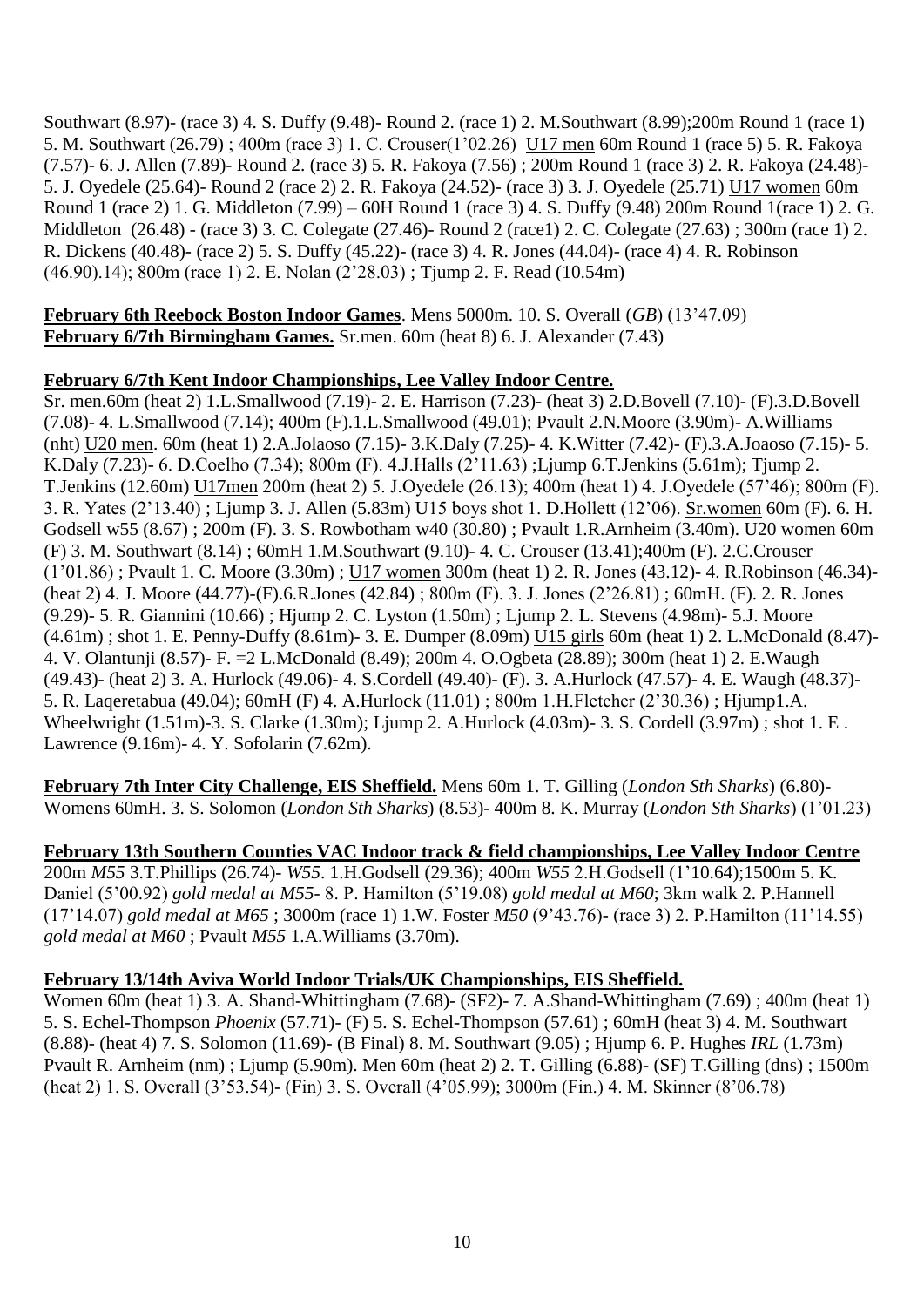**February 17th RAF & Inter-Counties University Champs, EIS Sheffield.** Womens 60m. 1. A. Godsell *Brunel University* (7.72) **February 20th Team Bath Open Meeting, Bath.** 60m 6. D. Parsons (7.24)

**February 20th UK Aviva Grand Prix, Birmingham**. Mens 3000m 6. S. Overall (GB) (7"50.66)

**February 21st Celtic indoor games, Cardiff**. Sr women. Tjump 2. S. Abrams *Wales* (11.67m) ; Hjump 1. P. Hughes *Ireland* (1.74m) U20 women Ljump 1. L. Ugen *England* (6.02m) - 2. S. Abrams *Wales* (5.68m) U20 men Ljump1. J. Olosen *England* (7.18m)

**February 21st. Midland Counties Open, Birmingham**. Sr women 60m. 5. H. Biddis (8.48)- 200m 4. H. Biddis (27.60). vet men. Pvault 1. A. Williams (3.50m) **February 21st. Reebock Open Meeting, Manchester**. 400m (heat 1) 2. Davies (50.55)



**Country scenes......The men at the Nationals in Leeds and the women at the Kents at Detling**